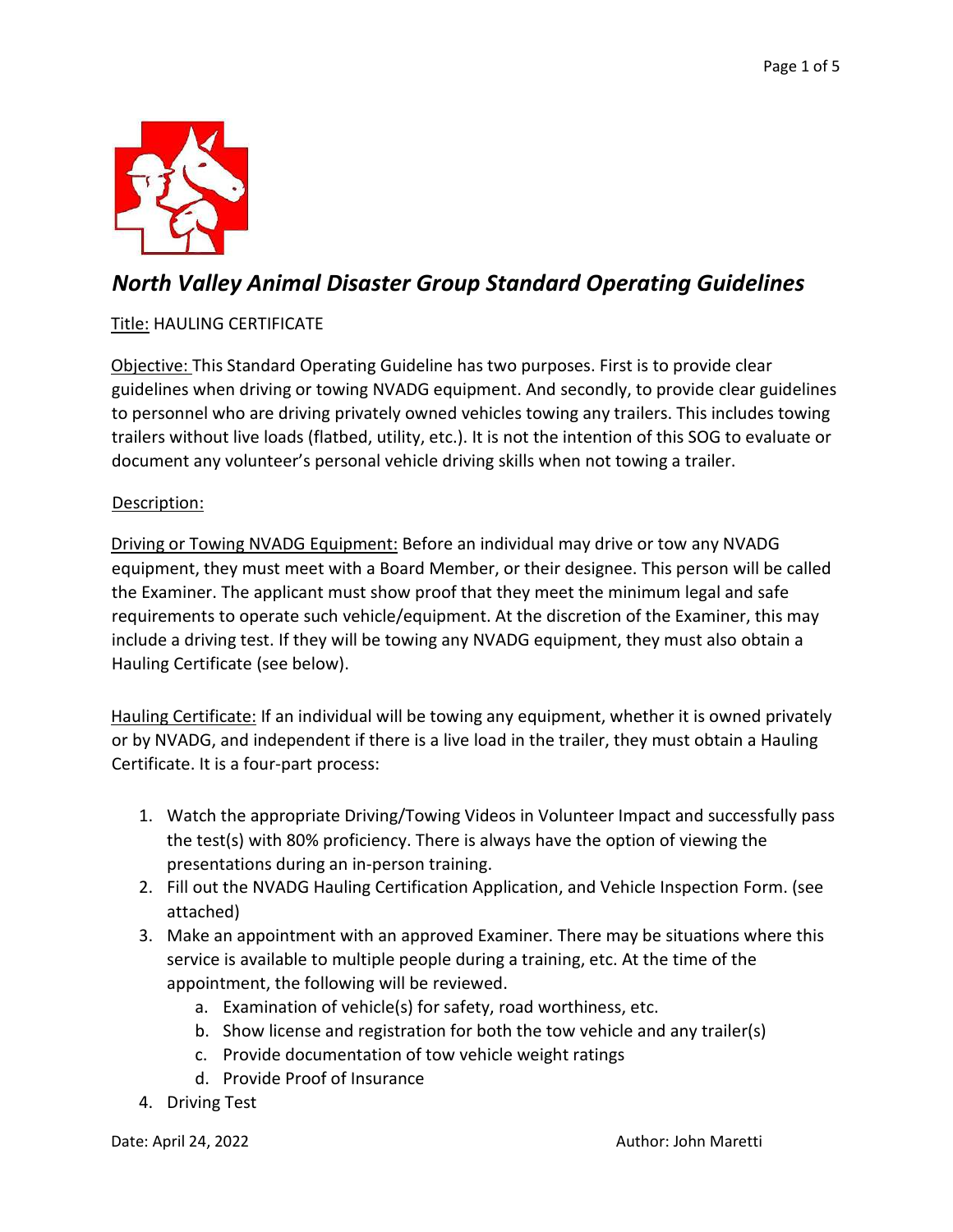- a. Hook up trailer, lights and chains
- b. Driving skills, aka Rodeo
	- i. Forward and backing in enclosed areas, etc.

Driving Test: At the discretion of the Examiner, a variety of skills evaluations may be utilized, including, but not limited to, the attached Driving Test example.

Documentation: When an Examiner has approved an applicant to receive a Hauling Certificate, they will notify the Volunteer Impact Support Team, who will add the Hauling Certificate Qualification to the individual's file.

Commercial Drivers: At the discretion of the Examiner, the Driving Test may be waived for individuals with a valid Commercial Driver's License.

Reciprocity: At the discretion of the Training Officer, Hauling Certificates from other organizations may be approved.

Attached:

- Hauling Certificate Application
- Vehicle Inspection Form
- Driving Test Example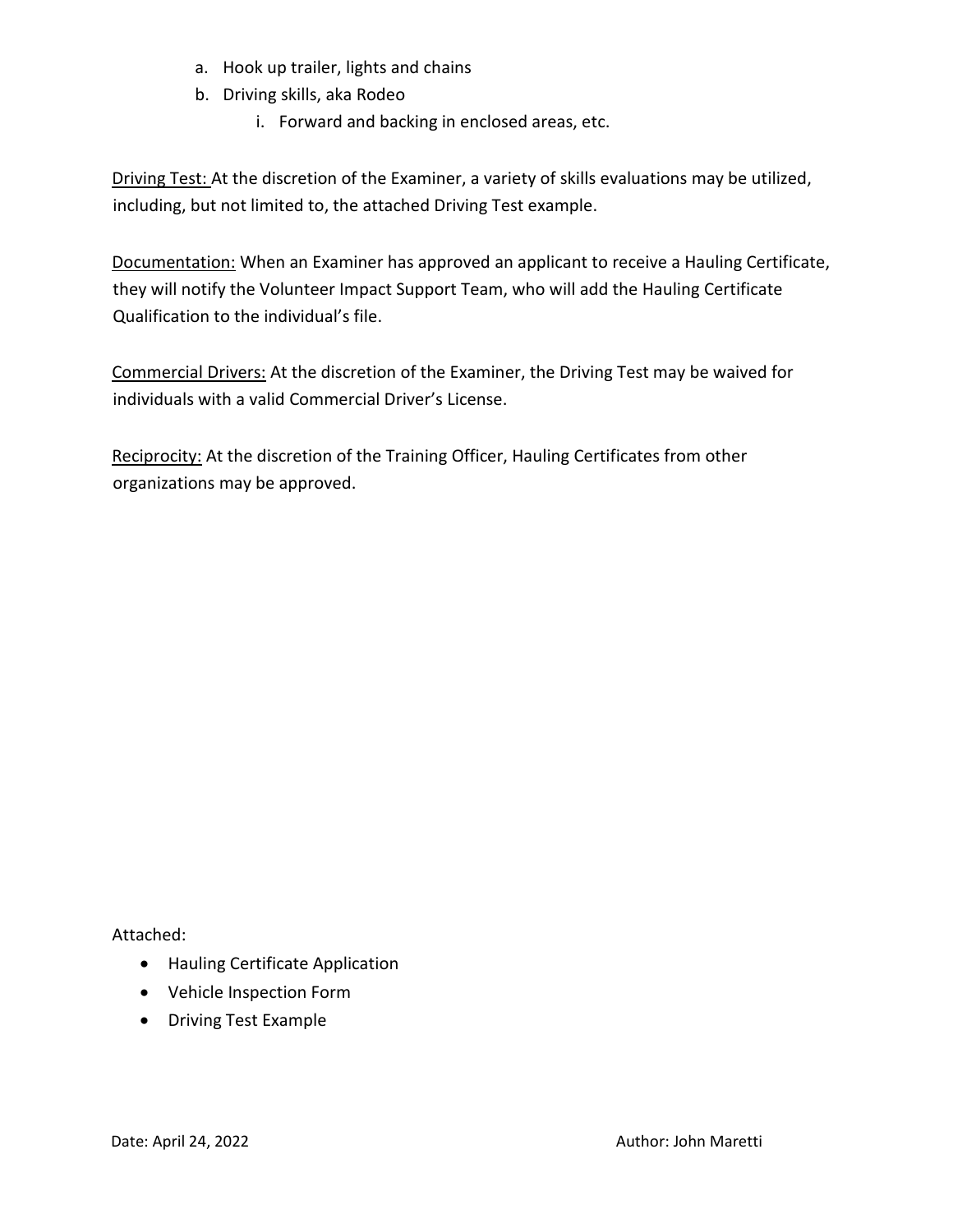

# *North Valley Animal Disaster Group Hauling Certification Application*

| Driver: <u>Diversity of the Community of the Community of the Community of the Community of the Community of the Community of the Community of the Community of the Community of the Community of the Community of the Community</u> | Date: National Contract of the Contract of the Contract of the Contract of the Contract of the Contract of the |  |  |  |
|--------------------------------------------------------------------------------------------------------------------------------------------------------------------------------------------------------------------------------------|----------------------------------------------------------------------------------------------------------------|--|--|--|
|                                                                                                                                                                                                                                      |                                                                                                                |  |  |  |
| Gross Vehicle Rating (GVW)<br><u>Candre Communication</u>                                                                                                                                                                            |                                                                                                                |  |  |  |
| Gross Vehicle Weight Rating (GVWR) Cross Vehicle Weight Rating (GVWR)                                                                                                                                                                |                                                                                                                |  |  |  |
| Gross Combination Weight Rating (GCWR) ________                                                                                                                                                                                      |                                                                                                                |  |  |  |
| Tow Vehicle Receiver (note if using "weight carrying" or "weight distributing" bars):                                                                                                                                                |                                                                                                                |  |  |  |
|                                                                                                                                                                                                                                      |                                                                                                                |  |  |  |
|                                                                                                                                                                                                                                      |                                                                                                                |  |  |  |
|                                                                                                                                                                                                                                      |                                                                                                                |  |  |  |
| Ball Rating: <u>Cambridge Communication</u>                                                                                                                                                                                          |                                                                                                                |  |  |  |
| Proof of insurance for tow vehicle and trailer: Yes<br>No                                                                                                                                                                            |                                                                                                                |  |  |  |
| Electrical Brakes: Yes No                                                                                                                                                                                                            |                                                                                                                |  |  |  |
| Wiring Harness: Round 7 pin flat ("RV" Plug): Yes No                                                                                                                                                                                 |                                                                                                                |  |  |  |
| Proper Mirrors: Yes No                                                                                                                                                                                                               |                                                                                                                |  |  |  |
| Ball mounted proper height for level trailer:                                                                                                                                                                                        |                                                                                                                |  |  |  |
| Appropriate Chains: Yes No                                                                                                                                                                                                           |                                                                                                                |  |  |  |
|                                                                                                                                                                                                                                      |                                                                                                                |  |  |  |
|                                                                                                                                                                                                                                      |                                                                                                                |  |  |  |

## *North Valley Animal Disaster Group*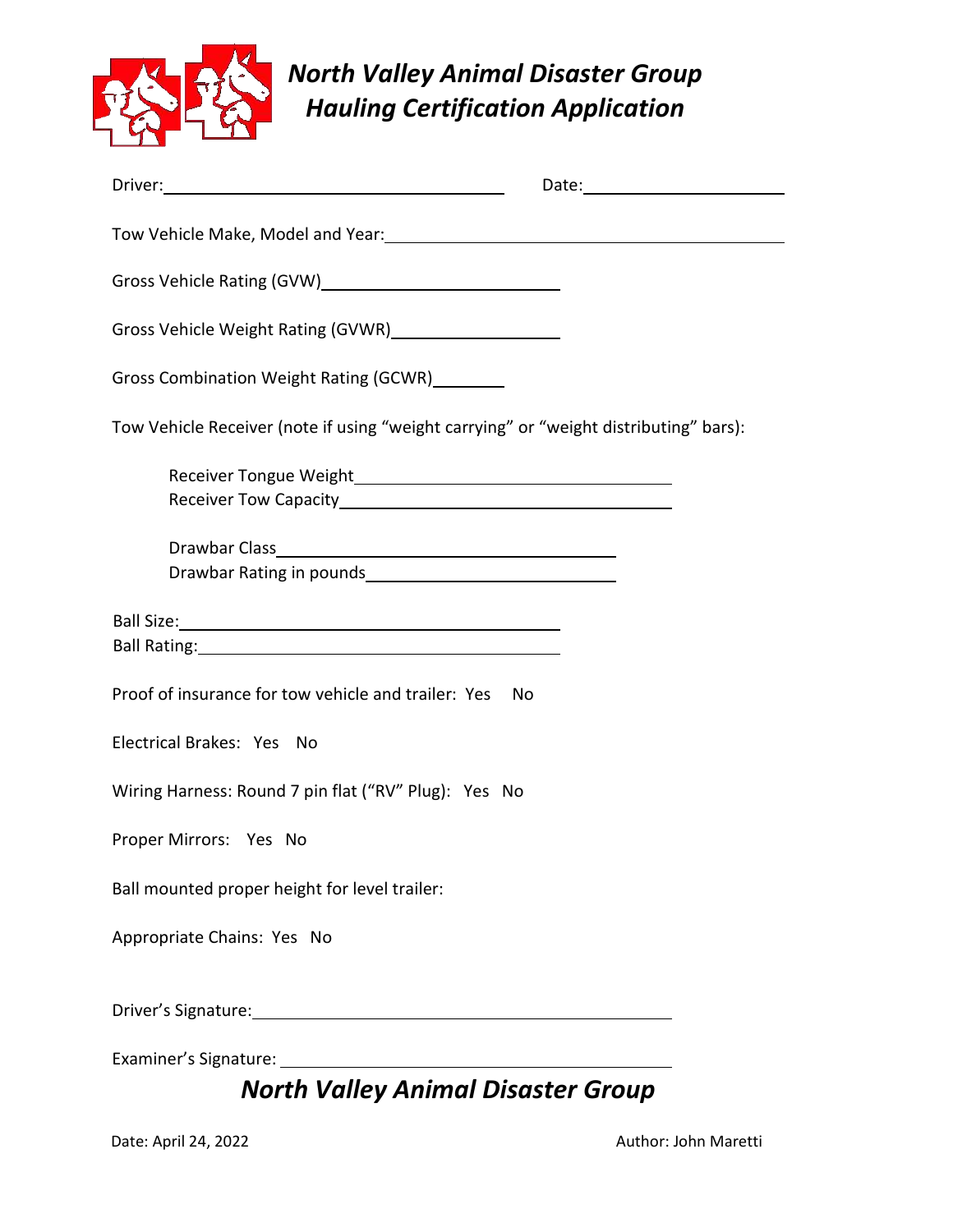# *Vehicle Inspection Form*

| Driver: | - 1 -<br>,,,,,,<br>--- |
|---------|------------------------|
|         |                        |

Vehicle Type & License:

|                           | Y | N | <b>Comments</b> |
|---------------------------|---|---|-----------------|
| License, Registration     |   |   |                 |
| Proof of Insurance        |   |   |                 |
| Oil, coolant, fluids      |   |   |                 |
| Fuel                      |   |   |                 |
| Horn                      |   |   |                 |
| Tires, Spare Tire         |   |   |                 |
| Headlights                |   |   |                 |
| <b>Turn Indicators</b>    |   |   |                 |
| <b>Brake lights</b>       |   |   |                 |
| Road flares/reflector kit |   |   |                 |
| Fire extinguisher         |   |   |                 |
| First aid equipment       |   |   |                 |
| Maps                      |   |   |                 |
| Scanner                   |   |   |                 |
| Radio                     |   |   |                 |

Trailer Type and License: <u>Communications</u> of the contract of the contract of the contract of the contract of the contract of the contract of the contract of the contract of the contract of the contract of the contract of

| Registration                   |  |  |
|--------------------------------|--|--|
| Tongue latch mechanism         |  |  |
| Tires, Spare Tire              |  |  |
| Clearance lights               |  |  |
| Brake lights & Turn Indicators |  |  |
| Electric brake system          |  |  |
| Emergency brake system         |  |  |
| Safety chains                  |  |  |
| Floorboards                    |  |  |

Examiner's Signature: